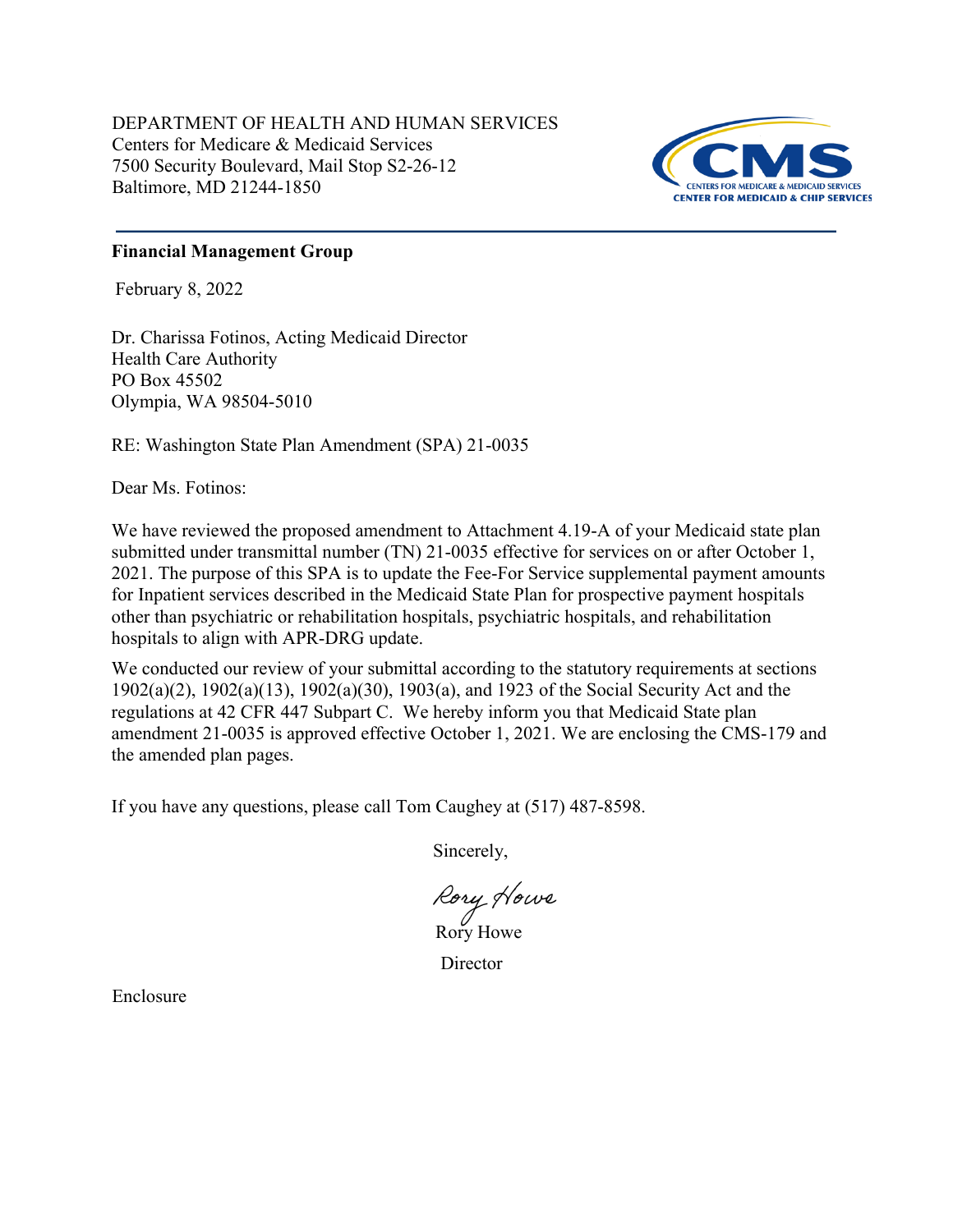| DEPARTMENT OF HEALTH AND HUMAN SERVICES<br>HEALTH CARE FINANCING ADMINISTRATION                                                                                        |                                                                                 | <b>FORM APPROVED</b><br>OMB NO. 0938-0193 |
|------------------------------------------------------------------------------------------------------------------------------------------------------------------------|---------------------------------------------------------------------------------|-------------------------------------------|
| <b>TRANSMITTAL AND NOTICE OF APPROVAL OF</b><br><b>STATE PLAN MATERIAL</b>                                                                                             | 1. TRANSMITTAL NUMBER:<br>21-0035                                               | 2. STATE<br>Washington                    |
| <b>FOR: HEALTH CARE FINANCING ADMINISTRATION</b>                                                                                                                       | 3. PROGRAM IDENTIFICATION: TITLE XIX OF THE<br>SOCIAL SECURITY ACT (MEDICAID)   |                                           |
| TO: REGIONAL ADMINISTRATOR<br>HEALTH CARE FINANCING ADMINISTRATION<br>DEPARTMENT OF HEALTH AND HUMAN SERVICES<br>5. TYPE OF PLAN MATERIAL (Check One):                 | 4. PROPOSED EFFECTIVE DATE<br>October 1, 2021                                   |                                           |
| <b>NEW STATE PLAN</b>                                                                                                                                                  | AMENDMENT TO BE CONSIDERED AS NEW PLAN                                          | $\boxtimes$ AMENDMENT                     |
| COMPLETE BLOCKS 6 THRU 10 IF THIS IS AN AMENDMENT (Separate Transmittal for each amendment)                                                                            |                                                                                 |                                           |
| 6. FEDERAL STATUTE/REGULATION CITATION:                                                                                                                                | 7. FEDERAL BUDGET IMPACT:                                                       |                                           |
| $1902(a)$ of the Social Security Act                                                                                                                                   | a. FFY 2022 \$992,500<br>b. FFY 2023 \$992,500                                  |                                           |
| 8. PAGE NUMBER OF THE PLAN SECTION OR ATTACHMENT:                                                                                                                      | 9. PAGE NUMBER OF THE SUPERSEDED PLAN SECTION<br>OR ATTACHMENT (If Applicable): |                                           |
| Attachment 4.19-A Part 1 page 30a                                                                                                                                      | Attachment 4.19-A Part 1 page 30a                                               |                                           |
| 10. SUBJECT OF AMENDMENT:<br><b>Supplemental Hospital Payments</b>                                                                                                     |                                                                                 |                                           |
| 11. GOVERNOR'S REVIEW (Check One):<br>GOVERNOR'S OFFICE REPORTED NO COMMENT<br>COMMENTS OF GOVERNOR'S OFFICE ENCLOSED<br>NO REPLY RECEIVED WITHIN 45 DAYS OF SUBMITTAL | $\boxtimes$ OTHER, AS SPECIFIED: Exempt                                         |                                           |
| 12. SIGNATURE OF STATE AGENCY OFFICIAL:                                                                                                                                | 16. RETURN TO:                                                                  |                                           |
| $MD$ $MS$<br>Man                                                                                                                                                       | Ann Myers                                                                       |                                           |
| 13. TYPED NAME:                                                                                                                                                        | <b>Rules and Publications</b>                                                   |                                           |
| Charissa Fotinos, MD, MSc                                                                                                                                              | Division of Legal Services                                                      |                                           |
| 14. TITLE:                                                                                                                                                             | Health Care Authority                                                           |                                           |
| <b>Acting Medicaid Director</b>                                                                                                                                        | 626 8 <sup>th</sup> Ave SE, MS: 42716                                           |                                           |
| 15. DATE SUBMITTED:                                                                                                                                                    | Olympia, WA 98504-2716                                                          |                                           |
| 11/10/2021                                                                                                                                                             |                                                                                 |                                           |
| FOR REGIONAL OFFICE USE ONLY                                                                                                                                           |                                                                                 |                                           |
| 17. DATE RECEIVED:                                                                                                                                                     | 18. DATE APPROVED:                                                              |                                           |
| November 10, 2021                                                                                                                                                      | February 8, 2022                                                                |                                           |
| PLAN APPROVED - ONE COPY ATTACHED                                                                                                                                      |                                                                                 |                                           |
| 19. EFFECTIVE DATE OF APPROVED MATERIAL:<br>October 1, 2021                                                                                                            | 20. SIGNATURE OF REGIONAL OFFICIAL:<br>Rory Nowe                                |                                           |
| 21. TYPED NAME:<br><b>Rory Howe</b>                                                                                                                                    | 22. T $MLE$ :<br>Director, Financial Management Group                           |                                           |
| 23. REMARKS:                                                                                                                                                           |                                                                                 |                                           |
|                                                                                                                                                                        |                                                                                 |                                           |